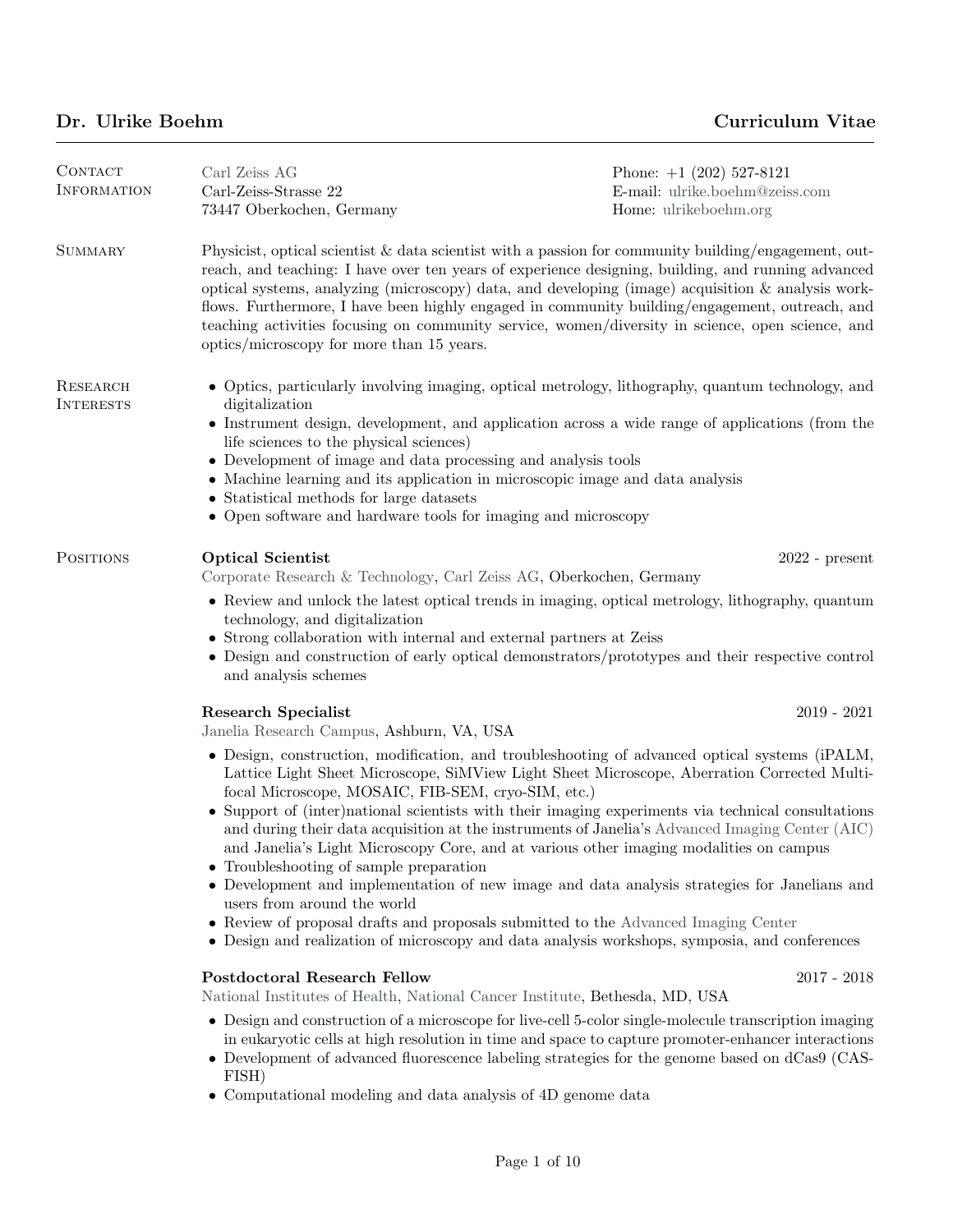## **Ph.D. Student** 2010 - 2016

[Max Planck Institute for Biophysical Chemistry,](https://www.mpibpc.mpg.de/en) Göttingen, Germany [Department of NanoBiophotonics \(Prof. Dr. Stefan W. Hell\)](http://www.4pi.de/) Dissertation title: "4Pi-RESOLFT nanoscopy"

Advisor: Prof. Dr. Stefan W. Hell

- Running of various imaging experiments (samples: block copolymers, synaptic vesicles) on an isoSTED microscope
- Design and construction of a two-color STED microscope
- Design and construction of a 4Pi-RESOLFT nanoscope, including optical and acquisition system.
- Development of acquisition software
- System/sample testing and optimization

## Master Student 2009

[Max Planck Institute of Biochemistry,](https://www.biochem.mpg.de/en) Martinsried/Munich, Germany [Department of Molecular Structural Biology \(Prof. Dr. Wolfgang Baumeister\)](https://www.biochem.mpg.de/baumeister) Dissertation title: "Correlative microscopy at liquid nitrogen temperature"

Advisors: Dr. Jürgen M. Plitzko, Prof. Dr. Wolfgang Baumeister

- Development and testing of a cryo transfer shuttle (CryoStage<sup>2</sup>) for the reliable transfer of amorphous frozen-hydrated samples from a fluorescence to an electron microscope for correlative microscopy
- Further development and testing of the software based on scale-invariant feature transform (SIFT) for the correlative microscopy approach

Undergraduate Researcher - various research assistant positions 2005 - 2008

- Evaluation of the mechanical properties of actin filaments in combination with different actinbinding proteins at the Physics Department of the Technical University of Munich, Germany - Prof Andreas Bausch (2008)
- Study of HEK cells with FLIC-microscopy at the Max Planck Institute of Biochemistry, Martinsried, Germany - Prof Peter Fromherz (2008)
- Analysis of Multi-SANS data (with MIRA) and data of Cytochrome C (with the Neutron Spin Echo RESEDA) at the [Research Neutron Source Heinz Maier-Leibnitz \(FRM II\),](https://www.frm2.tum.de/en/home/) Munich, Germany - Dr. Robert Georgii and Prof Peter Böni (2007)
- Study of surfaces and DNA with an AFM at the Physics Department of the Technical University of Munich, Germany - Prof Thorsten Hugel (2006)
- Performance evaluation of an animal PET scanner at the [university hospital "Rechts der Isar",](https://www.mri.tum.de/) Munich, Germany - Prof Sibylle Ziegler (2006)
- Data analysis of water levels of the Baltic Sea at the Leibnitz Institute for Baltic Sea Research, Warnemünde, Germany - Dr. Torsten Seifert (2005)

| <b>EDUCATION</b> | MicroMasters in Statistics and Data Science<br>Massachusetts Institute of Technology / MITx, Cambridge, MA, USA | $2020 - 2021$ |
|------------------|-----------------------------------------------------------------------------------------------------------------|---------------|
|                  | Ph.D. in Physics<br>Heidelberg University, Heidelberg, Germany                                                  | $2010 - 2015$ |
|                  | Diploma in Physics<br>Technical University of Munich, Munich, Germany                                           | $2004 - 2009$ |
| HONORS $&$       | <b>Helmsley Fellowship, Helmsley Charitable Trust</b>                                                           | 2017          |
| AWARDS           | 66th Lindau Nobel Laureate Meeting, Participant                                                                 | 2016          |
|                  | <b>Excellence Award, Max Planck Society</b>                                                                     | 2010          |
|                  | <b>Oskar Karl Forster Scholarship, Technical University of Munich</b>                                           | 2009          |
|                  | <b>Study Career Scholarship, Technical University of Munich</b>                                                 | 2008          |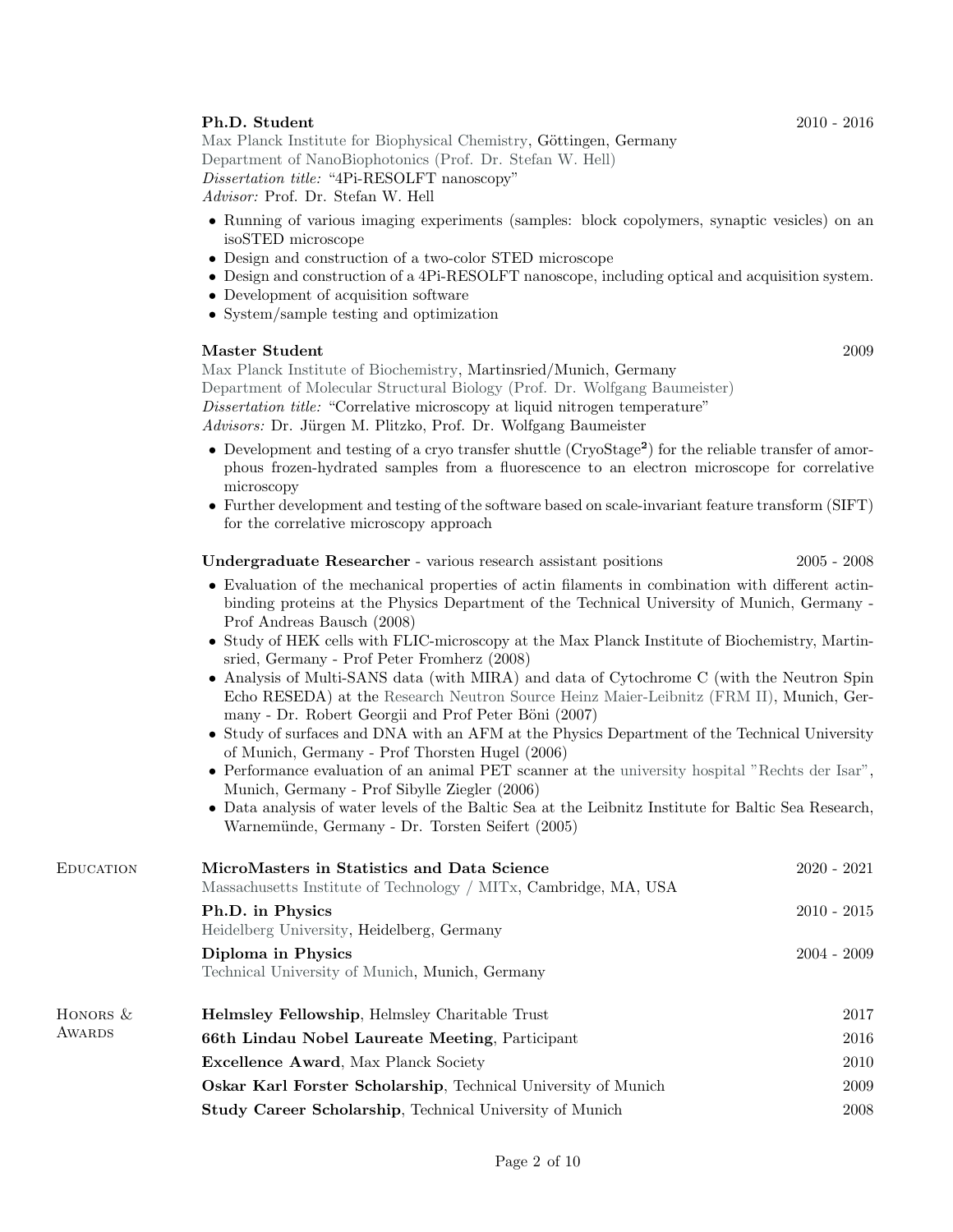- PUBLICATIONS 24. Nogueira, A.T., Herron J.C., O'Shaughnessy E.C., Boehm U. et al., Resolving protein conformation in iPALM. Nature Communications (2022). submitted
	- 23. Reiche, M.A., Aaron J., Boehm U. et al., Micro-Meta App: an interactive tool for collecting microscopy metadata based on community specifications. J. Cell Sci. (2022). DOI:10.1242/jcs.259656
	- 22. Gaudreault  $N_1, \ldots,$  Boehm U. et al., *Illumination Power and Illumination Stability*. protocol.io (2022). DOI:10.17504/protocols.io.bzp8p5rw
	- 21. Boehm U. Janelia+EMBL BioImaging Seminar Series: How We Started a Successful Seminar Series during the Pandemic. FocalPlane, p1 (2022). DOI:https:10.1242/focalplane.6011
	- 20. Rigano A.,  $\ldots$ , **Boehm U.** et al., *Micro-Meta App: an interactive tool for collecting mi*croscopy metadata based on community specifications. Nature Methods 18, p1489–1495 (2021). DOI:10.1038/s41592-021-01315-z
	- 19. Hammer M., Huisman M., Rigano A., Boehm U. et al., Towards community-driven metadata standards for light microscopy: tiered specifications extending the OME model. Nature Methods 18, p1427–1440 (2021). DOI:10.1038/s41592-021-01327-9
	- 18. Boehm  $U^*$ , Nelson  $G^*$  et al., *QUAREP-LiMi: A community-driven initiative to establish quide*lines for quality assessment and reproducibility for instruments and images in light microscopy. Journal of Microscopy, p1-18 (2021). DOI:10.1111/jmi.13041
	- 17. Boehm U., Galbraith C. Extending the performance capabilities of isoSTED. Biophysical Journal, p3237-3239 (2021). doi:https://doi.org/10.1016/j.bpj.2021.07.005
	- 16. Rigano A.,  $\dots$ , **Boehm U.** et al., *Micro-Meta App: an interactive software tool to facilitate* the collection of microscopy metadata based on community-driven specifications. bioRxiv, p1-23 (2021). DOI:10.1101/2021.05.31.446382
	- 15. Boehm U.\*, Nelson G.\* et al., *QUAREP-LiMi: a community endeavor to advance quality* assessment and reproducibility in light microscopy. Nature Methods, p1-4 (2021). DOI:10.1038/s41592-021-01162-y
	- 14. Huisman M., Hammer M., Rigano A., Boehm U. et al., A perspective on Microscopy Metadata: data provenance and quality control. arXiv, p1-15 (2021). DOI:https://arxiv.org/abs/1910.11370
	- 13. Hammer M., Huisman M., Rigano A., Boehm U. et al., Towards community-driven metadata standards for light microscopy: tiered specifications extending the OME model. bioRxiv, p1-27 (2021). DOI:110.1101/2021.04.25.441198
	- 12. Rigano A., Boehm U. et al., WU-BIMAC/NBOMicroscopyMetadataSpecs: 4DN-BINA-OME (NBO) Microscopy Metadata Specifications. zenodo, (2021). DOI:10.5281/zenodo.4710731
	- 11. Boehm  $U^*$ , Nelson G.\* et al., *QUAREP-LiMi: A community-driven initiative to establish guide*lines for quality assessment and reproducibility for instruments and images in light microscopy. arXiv, p1-17 (2021). DOI:https://arxiv.org/abs/2101.09153
	- 10. Galbraith J., Aaron J., Boehm U., Chew T.-L. and Galbraith C., Resolving the 3D Nanoarchitecture of the Actin Cytoskeleton. Microscopy and Microanalysis, p1 (2020). DOI:10.1017/ S1431927620016736
	- 9. Brown-Harding H., Cordelieres F., Poujol C., Boehm U., Collinson L., A 'lockdown post' from facility managers across the world. FocalPlane, p1 (2020). DOI:10.1242/focalplane.1244
	- 8. Boehm U., Hell S.W., Schmidt, R., 4Pi-RESOLFT nanoscopy. Nature Comm. 7 (10504), p1-8 (2016). DOI:10.1038/ncomms10504
	- 7. Boehm U., 4Pi-RESOLFT nanoscopy. PhD Thesis, Heidelberg University (2016) DOI: 10.11 588/HEIDOK.00020200
	- 6. Boehm U., Schmidt R., Hell S.W., Live-cell 4pi nanoscopy. European Biophysics Journal with Biophysics Letters 2015 Jul 1 (Vol. 44, pp. S75-S75). 233 SPRING ST, NEW YORK, NY 10013 USA: SPRINGER.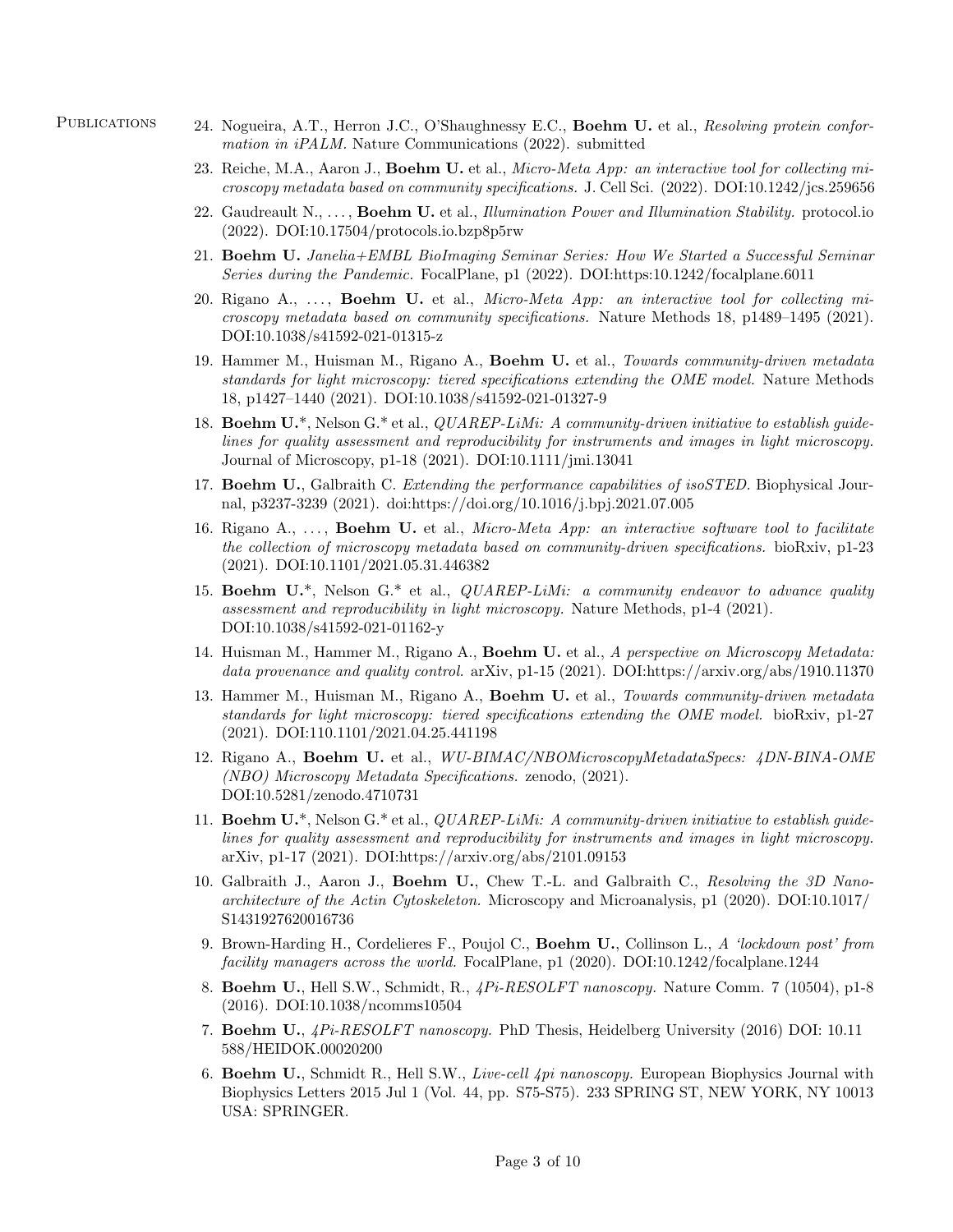- 5. Ullal C.K., Primpke S., Schmidt R., Boehm, U., Egner A., Vana P, Hell S.W., Flexible Microdomain Specific Staining of Block Copolymers for 3D Optical Nanoscopy. Macromolecules, 44, p7508–7510 (2011). DOI: 10.1021/ma201504f
- 4. Ullal C., Schmidt R., Boehm U., Primpke S., Vana P, Hell W.S., STED Microscopy as a Characterization Tool for Three Dimensionally Nanostructured Block Copolymer Thin Films. APS. 2011 Mar;2011:A43-002.
- 3. Rigort A., Bäuerlein F.J., Leis A., Gruska M., Hoffmann C., Laugks T., Boehm U., Eibauer M., Gnaegi H., Baumeister W. and Plitzko J.M., Micromachining tools and correlative approaches for cellular cryo-electron tomography. J. Struct. Biol. 172, p169–179 (2010). DOI:10.1016/j.jsb.2010.02.011
- 2. Rigort A., Mathisen C., Boehm U., Leis A., Lich B., Hayles M., Laugks T., Baumeister W. and Plitzko J.M., Integrative Cryo-Correlative Microscopy Approaches. Microscopy and Microanalysis. Vol 16(S2), p186–187 (2010). DOI:10.1017/S1431927610058216
- 1. Boehm U., Korrelative Mikroskopie bei Flüssigstickstoff-Temperatur. Diploma Thesis, Technical University of Munich (2010)

∗ These authors contributed equally to this work

PEER REVIEW Angewandte Chemie (International ed.) Biophysical Journal

Biophysical Reports

Frontiers in Bioinformatics

Journal of Cell Science

Journal of Microscopy

Nature Methods

Review Commons

STAR Protocols

| <b>PRESENTATIONS</b> | 5th Annual Postdoc Symposium (invited)<br>Yale University, New Haven, CN, United States of America                                                                            | 2022 |
|----------------------|-------------------------------------------------------------------------------------------------------------------------------------------------------------------------------|------|
|                      | CZI Imaging 2022 Annual Meeting <i>(invited)</i><br>San Francisco, CA, United States of America                                                                               | 2022 |
|                      | Second Joint Meeting of the Irish Microscopy Society and<br>the Scottish Microscopy Society (invited)<br>National University of Ireland Galway, Galway, Ireland               | 2022 |
|                      | Advanced Imaging Methods Workshop 2022 (invited)<br>UC Berkeley, Berkeley, CA, United States of America                                                                       | 2022 |
|                      | Chromatin Imaging/Nuclear Architecture SubGroup (invited)<br>Harvard & MIT, Boston, MA, United States of America                                                              | 2021 |
|                      | Janelia Advisory Committee Meeting<br>Better Science through Open Science and Collaborative Teams (invited)<br>Janelia Research Campus, Ashburn, VA, United States of America | 2021 |
|                      | Junior Scientist Workshop on Biological Optical Microscopy (invited)<br>Janelia Research Campus, Ashburn, VA, United States of America                                        | 2019 |
|                      | Transcription Seminar (invited)                                                                                                                                               | 2019 |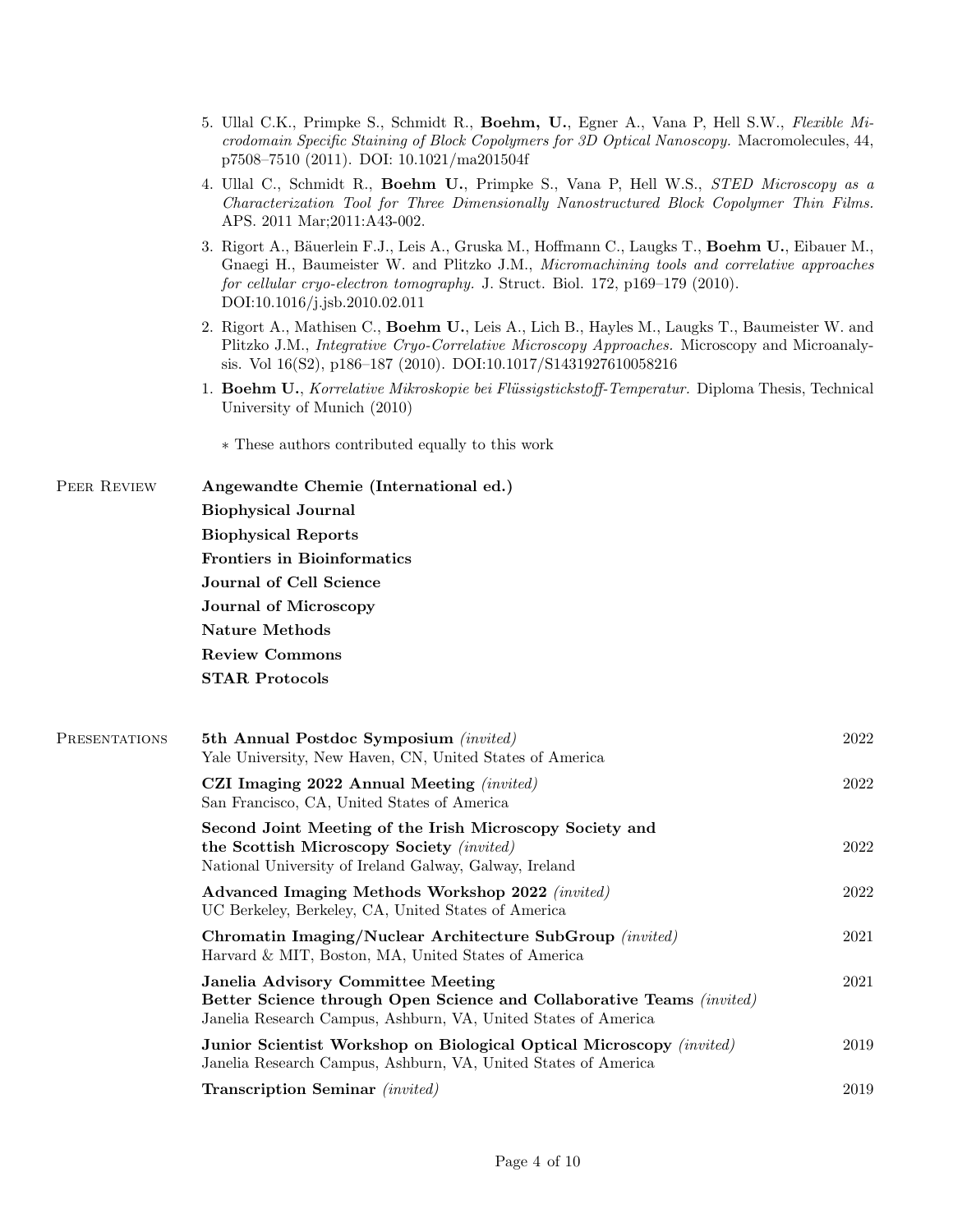|          | Albert Einstein College of Medicine, New York, NY, United States of America                                                                                                                                     |      |
|----------|-----------------------------------------------------------------------------------------------------------------------------------------------------------------------------------------------------------------|------|
|          | Microscopy Seminar (invited)<br>Havard Medical School, Boston, MA, United States of America                                                                                                                     | 2019 |
|          | Microscopy Lunch Seminar (invited)<br>UMass Medical School, Worcester, MA, United States of America                                                                                                             | 2019 |
|          | <b>Single Biomolecules Meeting</b><br>Cold Spring Harbor Laboratory, Cold Spring Harbor, NY, United States of America                                                                                           | 2018 |
|          | NIH Light Microscopy Interest Group Seminar (invited)<br>NIH, Bethesda, MD, United States of America                                                                                                            | 2018 |
|          | Chan Zuckerberg Initiative Imaging Workshop (invited)<br>CZ Biohub, San Francisco, CA, United States of America                                                                                                 | 2017 |
|          | Chesapeake Bay Area Single Molecule Biology Meeting<br>Johns Hopkins University, Baltimore, MD, United States of America                                                                                        | 2017 |
|          | Frontiers in Imaging Science Conference<br>Janelia Research Campus, Ashburn, VA, United States of America                                                                                                       | 2017 |
|          | <b>Single Molecule Biophysics Conference</b><br>Aspen Center for Physics, Aspen, CO, United States of America                                                                                                   | 2017 |
|          | Labeling and Nanoscopy Conference<br>DKFZ, Heidelberg, Germany                                                                                                                                                  | 2016 |
|          | <b>MPIbpc Campus Seminar</b> (invited)<br>Max Planck Institute for Biophysical Chemistry, Göttingen, Germany                                                                                                    | 2016 |
|          | NCI Departmental Seminar (invited)<br>NIH, Bethesda, MD, United States of America                                                                                                                               | 2016 |
|          | Departmental Seminar (invited)<br>Wyss Institute at Havard University, Boston, MA, United States of America                                                                                                     | 2016 |
|          | Lunch Talk ( <i>invited</i> )<br>Havard University, Cambridge, MA, United States of America                                                                                                                     | 2016 |
|          | <b>Biophysical Society Annual Meeting</b><br>Los Angeles, CA, United States of America                                                                                                                          | 2016 |
|          | Seeing Is Believing Symposium<br>EMBL, Heidelberg, Germany                                                                                                                                                      | 2015 |
|          | Deutsche Physikerinnen Tagung (invited)<br>University of Göttingen, Göttingen, Germany                                                                                                                          | 2015 |
|          | Annual meeting of the European Light Microscopy Initiative (ELMI)<br>Sitges, Spain                                                                                                                              | 2015 |
|          | Focus on Microscopy (FOM)<br>Göttingen, Germany                                                                                                                                                                 | 2015 |
|          | <b>PROSPECTS.</b> First Plenary Meeting<br>Punta Negra, Majorca/Spain                                                                                                                                           | 2010 |
| TEACHING | "Widening the Lens" Microscopy Education Program (virtual workshop)<br>Lecturer, Vanderbilt University School of Engineering<br>Nashville, TN, United States of America                                         | 2022 |
|          | NIH FAES Imaging - From IF and FISH to Automated and Confocal Microscopy<br>(virtual workshop), Instructor of the Image Analysis Bootcamp,<br>National Institutes of Health, Bethesda, United States of America | 2021 |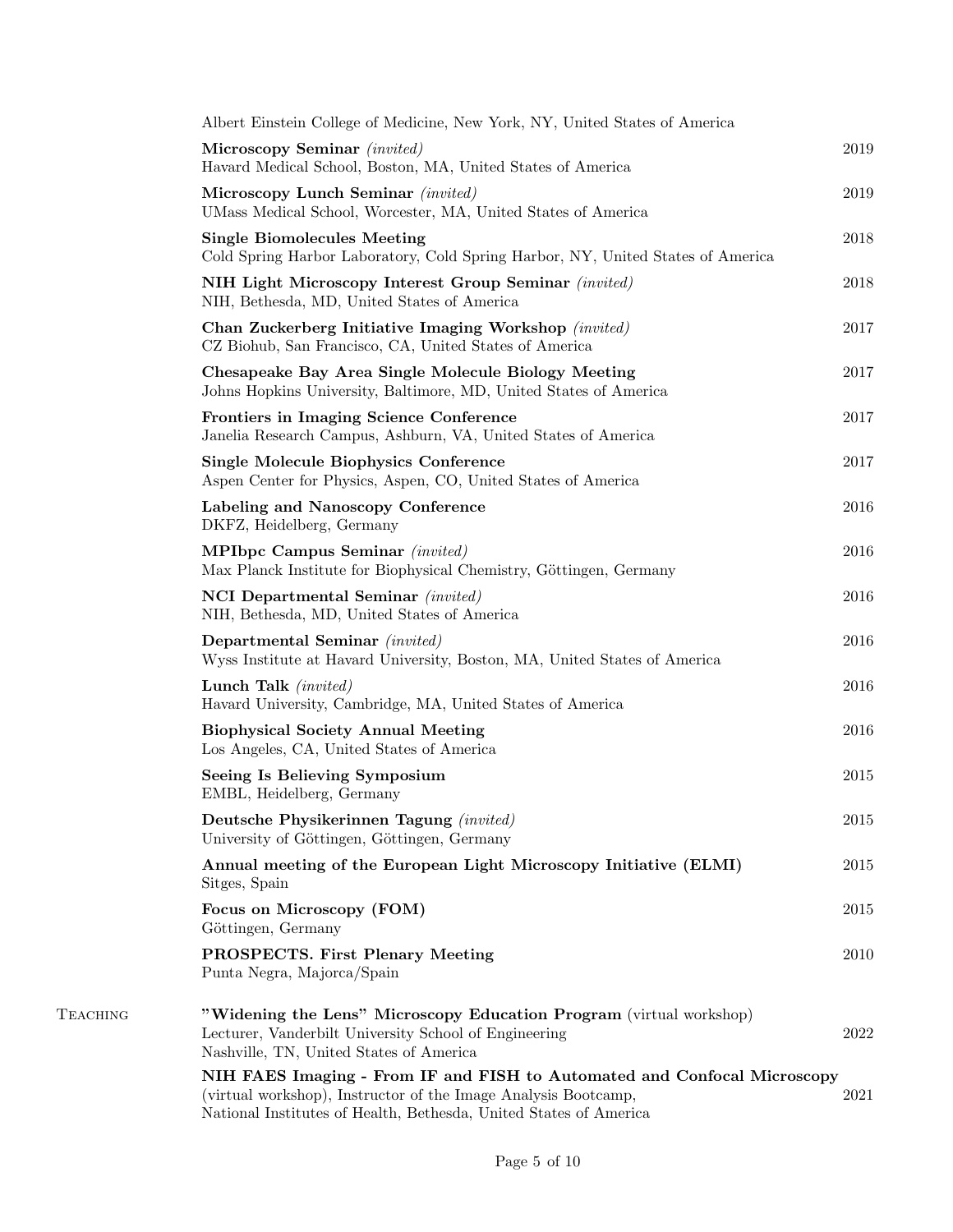|           | Fiji Image Processing and Analysis Workshop (virtual workshop)<br>Instructor of the Superresolution Data Handling Module,<br>Turku Bioscience Centre, Turku, Finland                                                                                                | 2021          |
|-----------|---------------------------------------------------------------------------------------------------------------------------------------------------------------------------------------------------------------------------------------------------------------------|---------------|
|           | NIH FAES Super Resolution Workshop (virtual workshop)<br>Instructor, Foundation for Advanced Education in the Sciences (FAES)<br>Bethesda, United States of America                                                                                                 | $2021 - 2022$ |
|           | Fiji Macros Programming (virtual workshop)<br>Instructor, Janelia Research Campus, Ashburn, United States of America                                                                                                                                                | 2020          |
|           | <b>DECODE</b> for Single Molecule Localization Microscopy (virtual workshop)<br>at the From Image to Knowledge with Image J & Friends conference<br>Instructor, Janelia Research Campus, Ashburn, United States of America                                          | 2020          |
|           | NIH FAES Image Processing and Analysis workshop (virtual workshop)<br>Instructor, National Institutes of Health, Bethesda, United States of America                                                                                                                 | $2019 - 2021$ |
|           | Open Science in Imaging and Microscopy (breakout session during a workshop)<br>Instructor, Janelia Research Campus, Ashburn, United States of America                                                                                                               | 2019          |
|           | Advanced Imaging Techniques in Biomedical Sciences (summer intern journal club)<br>Instructor, National Institutes of Health, Bethesda, United States of America                                                                                                    | 2018          |
|           | Introduction to microscopy (graduate course)<br>Teaching assistant, University of Massachusetts Medical School, Worcester,<br>United States of America                                                                                                              | 2017          |
|           | Optical Microscopy & Imaging in the Biomedical Sciences<br>(summer intern journal club)<br>Instructor, National Institutes of Health, Bethesda, United States of America                                                                                            | 2017          |
|           | Advanced physics laboratory course for physics students (undergraduate course)<br>Teaching assistant, Heidelberg University, Germany<br><b>Experimental Physics III: Optics (undergraduate course)</b><br>Teaching assistant, University of Göttingen, Germany      | 2011<br>2011  |
|           | Experimental Physics IV: Quantum, atomic and molecular physics<br>(undergraduate course), Teaching assistant, University of Göttingen, Germany                                                                                                                      | 2010          |
|           | Theoretical Physics I: Theoretical Mechanics (undergraduate course)<br>Teaching assistant, Technical University of Munich, Germany                                                                                                                                  | 2009          |
|           | Theoretical Physics II: Electrodynamics (undergraduate course)<br>Teaching assistant, Technical University of Munich, Germany                                                                                                                                       | 2008          |
| MENTORING | Janelia Buddy Program for International Scientists<br>Focus: Facilitating the transition of international scientists to Janelia in partnership<br>with Janelia's Human Resource Department<br>Janelia Research Campus, Ashburn, United States of America            | $2020 - 2021$ |
|           | <b>Mentoring of Postbac Students</b><br>Focus: Navigating a scientific career<br>Janelia Research Campus, Ashburn, United States of America                                                                                                                         | $2020 - 2021$ |
|           | Mentoring of Ph.D., College, and High School Students<br>Focus: Navigating a scientific career, how to work in an optics laboratory $\&$<br>in-depth support with individual research projects<br>National Institutes of Health, Bethesda, United States of America | $2017 - 2018$ |
|           | Mentoring of Ph.D. students and Master Students<br>Focus: Navigating a scientific career, how to work in an optics laboratory $\&$<br>in-depth support with individual research projects                                                                            | $2010 - 2016$ |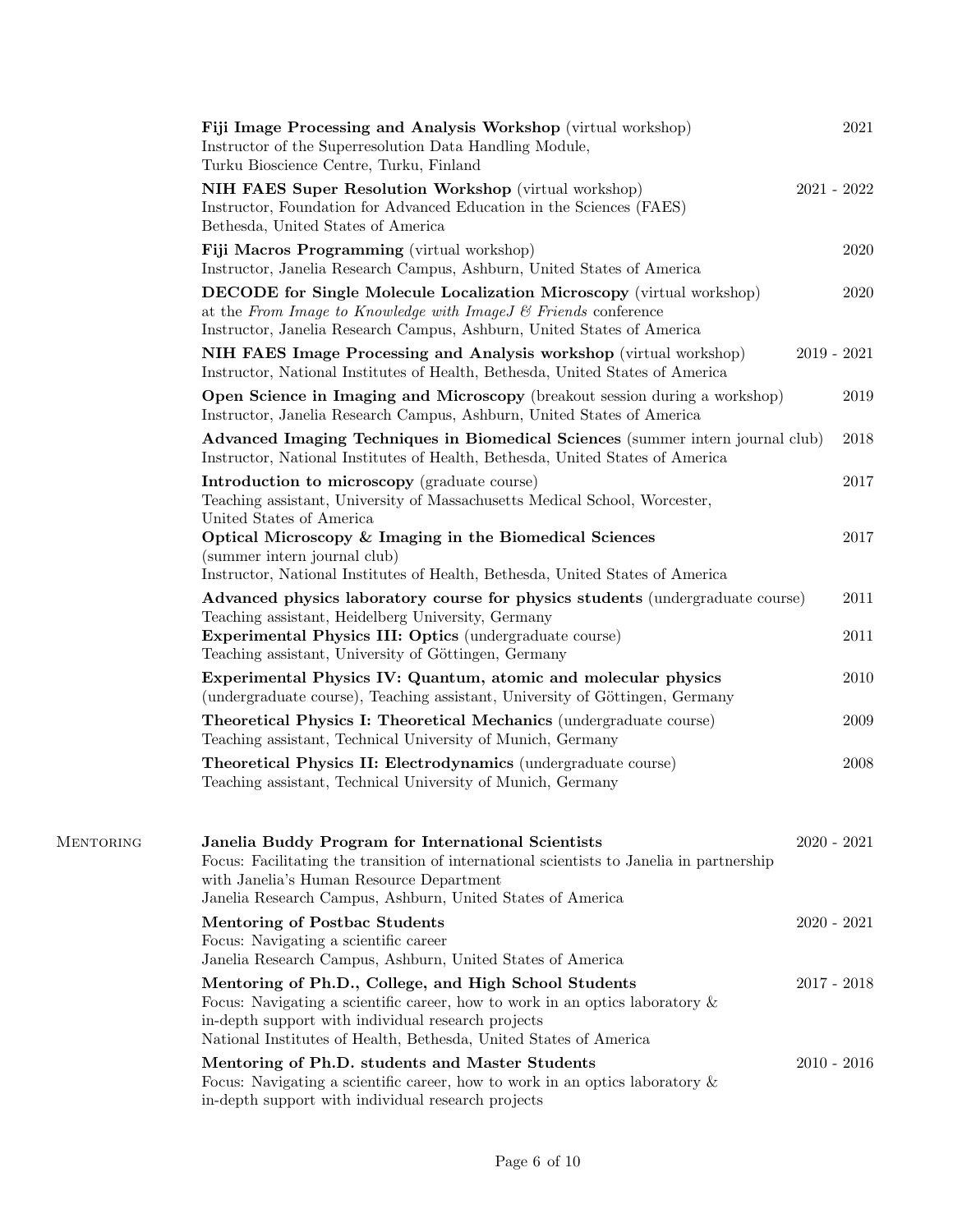|                                          | Max Planck Institute for Biophysical Chemistry, Göttingen, Germany                                                                                 |                  |
|------------------------------------------|----------------------------------------------------------------------------------------------------------------------------------------------------|------------------|
|                                          |                                                                                                                                                    |                  |
| <b>CONFERENCE</b><br><b>ORGANIZATION</b> | Advanced Imaging Methods Workshop 2022, Organizer<br>UC Berkeley, Berkeley, CA, United States of America                                           | 2022             |
|                                          | OIG-ABG Educational Lectures, Organizer<br>Ashburn, VA, United States of America                                                                   | $2021$ - present |
|                                          | Janelia+EMBL BioImaging Seminar Series, Organizer<br>Ashburn, VA, United States of America                                                         | $2020$ - present |
|                                          | Optical Interest Group (OIG), Organizer<br>Ashburn, VA, United States of America                                                                   | $2020$ - present |
|                                          | Imaging Africa Microscopy Club, Organizer<br>Ashburn, VA, United States of America                                                                 | 2020             |
|                                          | Frontiers in Imaging Science Conference, Organizer<br>Ashburn, VA, United States of America                                                        | 2019             |
|                                          | Labeling and Nanoscopy Conference 2018, Website and social media support<br>Heidelberg, Germany                                                    | 2018             |
|                                          | International Opportunities EXPO, Organizer<br>National Institutes of Health, Bethesda, MD, United States of America                               | 2018             |
|                                          | Division of International Services Immigration Symposium, Organizer<br>National Institutes of Health, Bethesda, MD, United States of America       | $2017 - 2018$    |
|                                          | I, Scientist Conference, Organizer<br>Berlin, Germany                                                                                              | 2017             |
|                                          | Labeling and Nanoscopy Conference 2016, Organizer<br>Heidelberg, Germany                                                                           | 2016             |
|                                          | Focus on Microscopy (FOM), Social media support                                                                                                    | $2015 - 2019$    |
|                                          | <b>PhDnet General Meeting, Organizer</b><br>Bonn, Germany                                                                                          | 2011             |
| PROFESSIONAL<br><b>SERVICES</b>          | Wiley Analytical Science Magazine, Editorial Board Member<br>Weinheim, Germany                                                                     | $2021$ - present |
|                                          | CZI Expanding Global Access to Bioimaging, Grant reviewer<br>San Francisco, United States of America                                               | 2021             |
|                                          | QUAREP-LiMi, Chair of the "White Paper" working group<br>Freiburg, Germany                                                                         | $2020$ - present |
|                                          | Frontiers in Bioinformatics, Review Editor for Computational BioImaging<br>Lausanne, Switzerland                                                   | $2020$ - present |
|                                          | CZI Imaging Scientists Round 2, Grant reviewer<br>San Francisco, United States of America                                                          | 2020             |
|                                          | <b>QUAREP-LiMi</b> , Vice-chair of the "Image Quality" working group<br>Freiburg, Germany                                                          | $2020$ - present |
|                                          | German BioImaging, Committee member of the working groups for<br>(1) Training and Knowledge Transfer and<br>$(2)$ Image Data Analysis & Management | $2020$ - present |
|                                          | BioImaging North America (BINA), Committee member<br>of the "Quality Control and Data Management" working group                                    | $2020$ - present |
|                                          | Janelia's Optical Interest Group, Coordinator<br>Ashburn, Virginia, United States of America                                                       | $2020$ - present |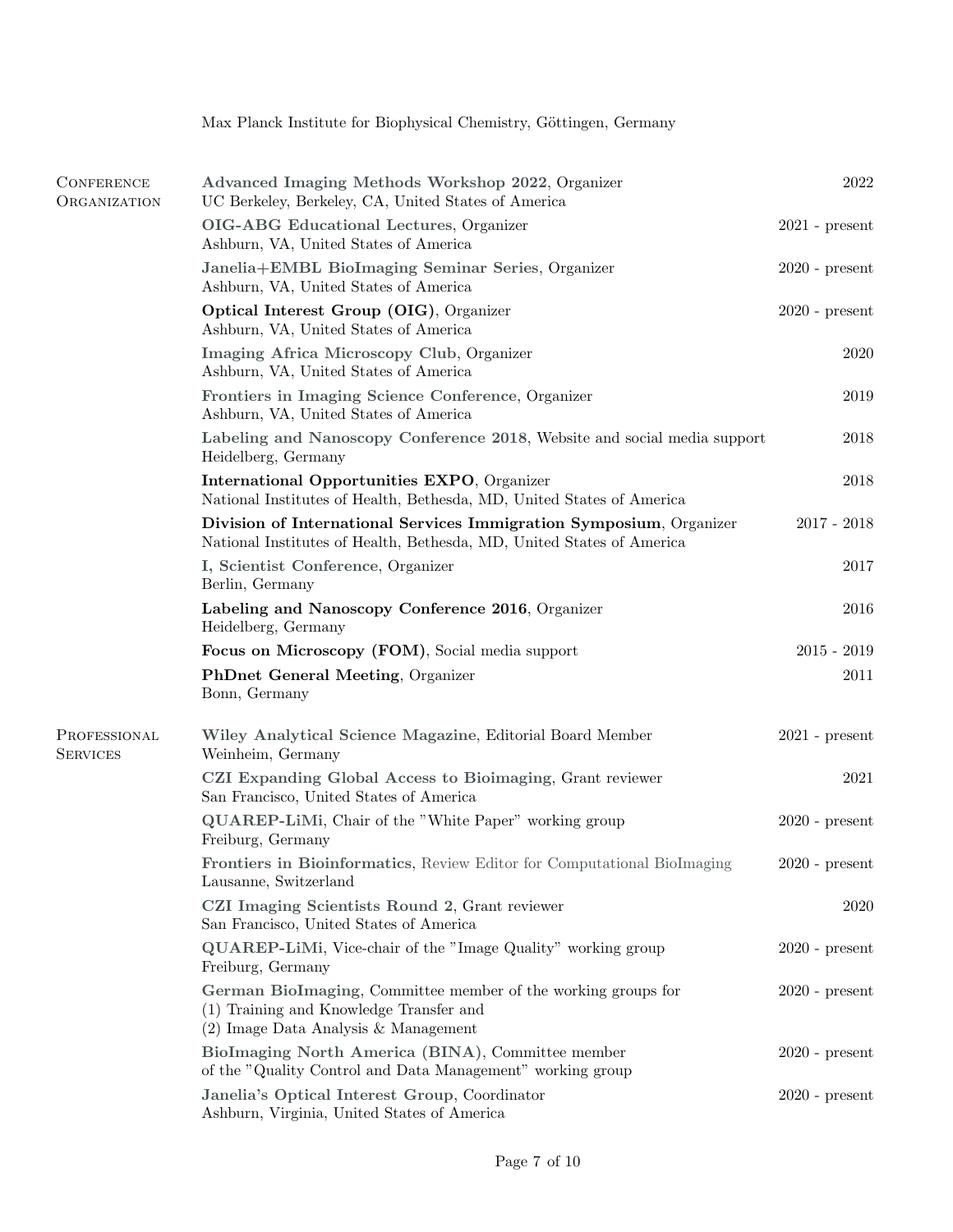|                            | GSO German Scholars Organization e.V., Coordinator<br>for Local Chapter of German Scientists, Ashburn                                                                                                                                                                                                  | $2020 - 2021$    |
|----------------------------|--------------------------------------------------------------------------------------------------------------------------------------------------------------------------------------------------------------------------------------------------------------------------------------------------------|------------------|
|                            | Accelerating Science and Publication in Biology (ASAPbio), Ambassador                                                                                                                                                                                                                                  | $2018 - 2019$    |
|                            | eLife Early-Career Advisory Group, Ambassador                                                                                                                                                                                                                                                          | $2017 - 2019$    |
|                            | NIH Laser Safety Advisory Committee, Committee member for the NCI<br>National Institutes of Health, Bethesda, United States of America                                                                                                                                                                 | 2018             |
|                            | NIH Visiting Fellows Committee, Chair<br>National Institutes of Health, Bethesda, United States of America                                                                                                                                                                                             | $2017 - 2018$    |
|                            | NIH Light Microscopy Interest Group, Coordinator<br>National Institutes of Health, Bethesda, United States of America                                                                                                                                                                                  | $2016$ - present |
|                            | DPG Arbeitskreis für Changengleichheit,<br>Board member & deputy spokesperson, Bad Honnef, Germany                                                                                                                                                                                                     | $2016$ - present |
|                            | Lindau Nobel Laureate Meeting, Freelance writer<br>Lindau, Germany                                                                                                                                                                                                                                     | $2016$ - present |
|                            | 66th Lindau Nobel Laureate Meeting, "Women in Science"-correspondent<br>Lindau, Germany                                                                                                                                                                                                                | 2016             |
|                            | Lise Meitner Gesellschaft e.V., Co-founder and board member<br>Berlin, Germany                                                                                                                                                                                                                         | 2011             |
|                            | Max Planck PhDnet, Steering group 2011 member & deputy spokesperson<br>Max Planck Society, Munich, Germany                                                                                                                                                                                             | 2011             |
|                            | PhD/Postdoc Community, PhD/Postdoc representative<br>Max Planck Institute for Biophysical Chemistry, Göttingen, Germany                                                                                                                                                                                | $2011 - 2014$    |
| CERTIFICATES &<br>TRAINING | <b>Fundamentals of Statistics</b><br>An 18-week in-depth introduction course by MITx to develop and understand fundamen-<br>tal statistical principles on firm mathematical grounds starting from the construction of<br>estimators and tests, as well as an analysis of their asymptotic performance. | 2021             |
|                            | Leadership Principles for Scientists, Engineers, and Researchers<br>A four-month and four-course online program from MIT that empowers engineers, scien-<br>tists, and researchers with the leadership insight needed to solve problems, innovate, and<br>drive change.                                | 2021             |
|                            | Machine Learning with Python: from Linear Models to Deep Learning<br>A 15-week in-depth introduction course by MITx to the field of machine learning, from lin-<br>ear models to deep learning and reinforcement learning, through hands-on Python projects.                                           | 2021             |
|                            | Data Analysis for Social Scientists<br>An 11-week course by MITx to learn methods for harnessing and analyzing data to answer<br>questions of cultural, social, economic, and policy interest.                                                                                                         | 2020             |
|                            | Probability - The Science of Uncertainty and Data<br>A 16-week course by MITx to build foundational knowledge of data science with an intro-<br>duction to probabilistic models, including random processes and the essential elements of<br>statistical inference.                                    | 2020             |
|                            | <b>Fierce Conversations program</b><br>A 6-week course offered by Howard Hughes Medical Institute about Feedback, Confronta-<br>tion, Team, Delegation, Coaching, and Accountability.                                                                                                                  | 2020             |
|                            | LabVIEW Core 2<br>A certificate course offered by National Instruments about the LabVIEW basics.                                                                                                                                                                                                       | 2020             |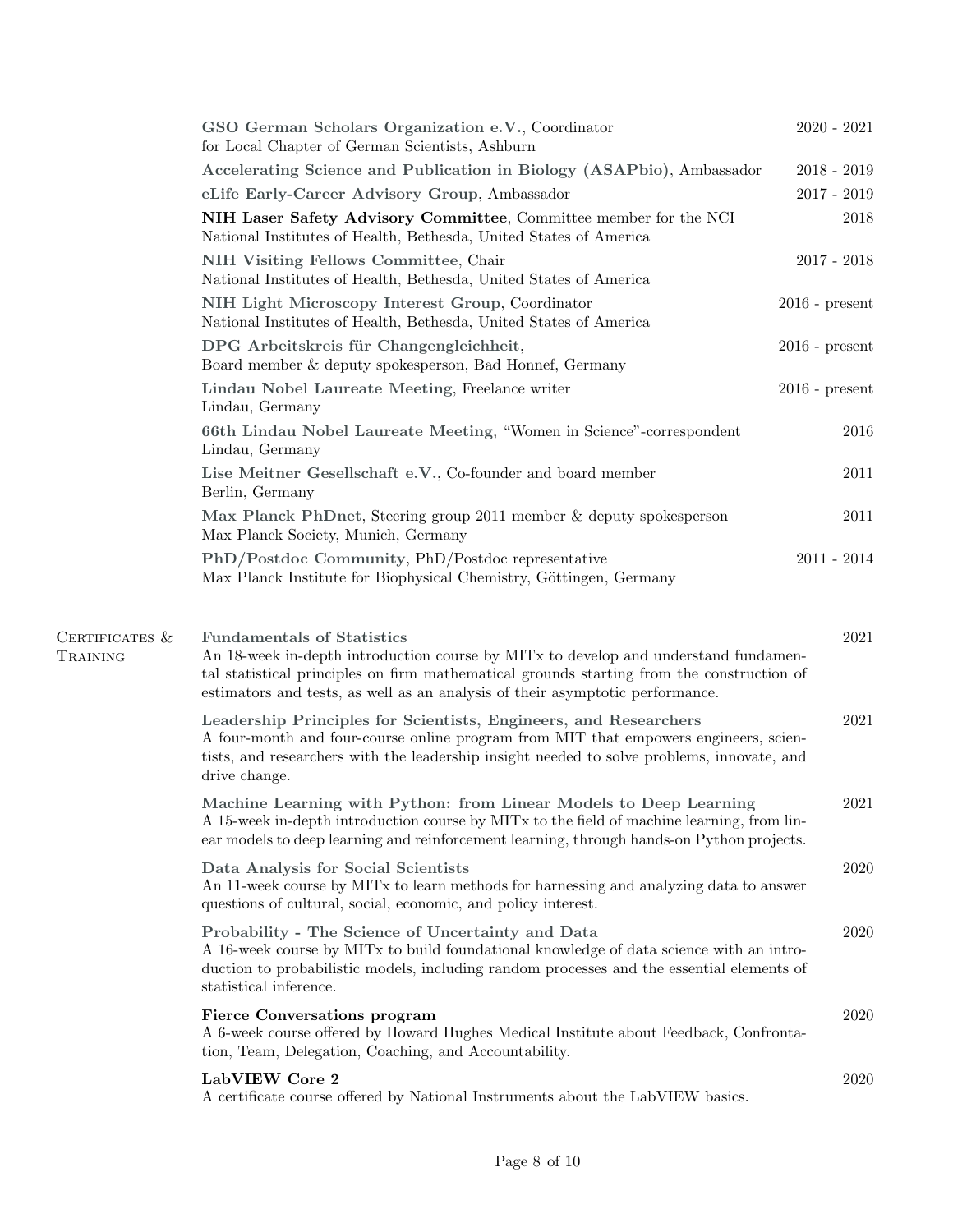| LabVIEW Core 1<br>A certificate course offered by National Instruments about the LabVIEW basics.                                                                                                                                                                                                                                                                                                                                                                                                            | 2020 |
|-------------------------------------------------------------------------------------------------------------------------------------------------------------------------------------------------------------------------------------------------------------------------------------------------------------------------------------------------------------------------------------------------------------------------------------------------------------------------------------------------------------|------|
| <b>HBS</b> Entrepreneurship Essentials<br>Entrepreneurship Essentials is a 4-week, 30-hour online certificate program from Har-<br>vard Business School. Entrepreneurship Essentials introduces participants to the en-<br>trepreneurial journey from finding an idea to gaining traction in the marketplace to raising<br>capital for a venture. Participants learn an overarching framework - People, Opportunity,<br>Context, Deal - to evaluate opportunities to manage start-ups and finance ventures. | 2020 |
| <b>HBS</b> Management Essentials<br>Management Essentials is an 8-week, 35-hour online certificate program from Harvard<br>Business School. Management Essentials takes a distinctive, hands-on approach to man-<br>agement. Participants in this course learn to identify, understand, design, and shape<br>critical organizational and managerial processes as a means of getting the work done.                                                                                                          | 2019 |
| HBS CORe (Credential of Readiness)<br>CORe (Credential of Readiness) is a 150-hour certificate program on business fundamen-<br>tals from Harvard Business School. The CORe is comprised of three courses - Business<br>Analytics, Economics for Managers, and Financial Accounting - developed by leading Har-<br>vard Business School faculty and delivered in an active learning environment based on the<br>HBS signature case-based learning model.                                                    | 2019 |
| <b>Scientists Teaching Science</b><br>at the Office of Intramural Training and Education (OITE) at the National Institutes of<br>Health, Bethesda, United States of America (9-week online pedagogy course)                                                                                                                                                                                                                                                                                                 | 2018 |
| <b>Research Mentor Training</b><br>at the Office of Intramural Training and Education (OITE) at the National Institutes of<br>Health, Bethesda, United States of America                                                                                                                                                                                                                                                                                                                                    | 2018 |
| <b>Business of Science for Scientists</b><br>by SciPhD at the National Cancer Institute in Shady Grove, United States of America                                                                                                                                                                                                                                                                                                                                                                            | 2018 |
| Chromatin, Epigenetics and Gene Expression Course<br>at the Cold Spring Harbor Laboratory (CSHL) in Cold Spring Harbor, NY, United States<br>of America, Course instructors: Prof Karen Adelman, Dr Luciano Di Croce, Prof Geeta<br>Narlikar, Prof Ali Shilatifard                                                                                                                                                                                                                                          | 2018 |
| BioTech2: Recombinant DNA Methodology<br>at the Foundation for Advanced Education in the Sciences at the NIH (FAES), Bethesda,<br>United States of America                                                                                                                                                                                                                                                                                                                                                  | 2017 |
| <b>Management Bootcamp for Postdocs</b><br>at the Office of Intramural Training and Education (OITE) at the National Institutes of<br>Health, Bethesda, United States of America                                                                                                                                                                                                                                                                                                                            | 2017 |
| Ethics in Research Training for Postdocs<br>at the Office of Intramural Training and Education (OITE) at the National Institutes of<br>Health, Bethesda, United States of America                                                                                                                                                                                                                                                                                                                           | 2017 |
| <b>Workplace Dynamic Series</b><br>about Self-Awareness, Conflict & Feedback, Team Skills, Diversity In A Multicultural So-<br>ciety at the Office of Intramural Training and Education (OITE) at the National Institutes<br>of Health, Bethesda, United States of America                                                                                                                                                                                                                                  | 2016 |
| COMPUTER SKILLS Languages: Python, MATLAB, LabVIEW, R                                                                                                                                                                                                                                                                                                                                                                                                                                                       |      |

Software: Inventor (CAD), Zemax, Imaris, Fiji, ImageJ